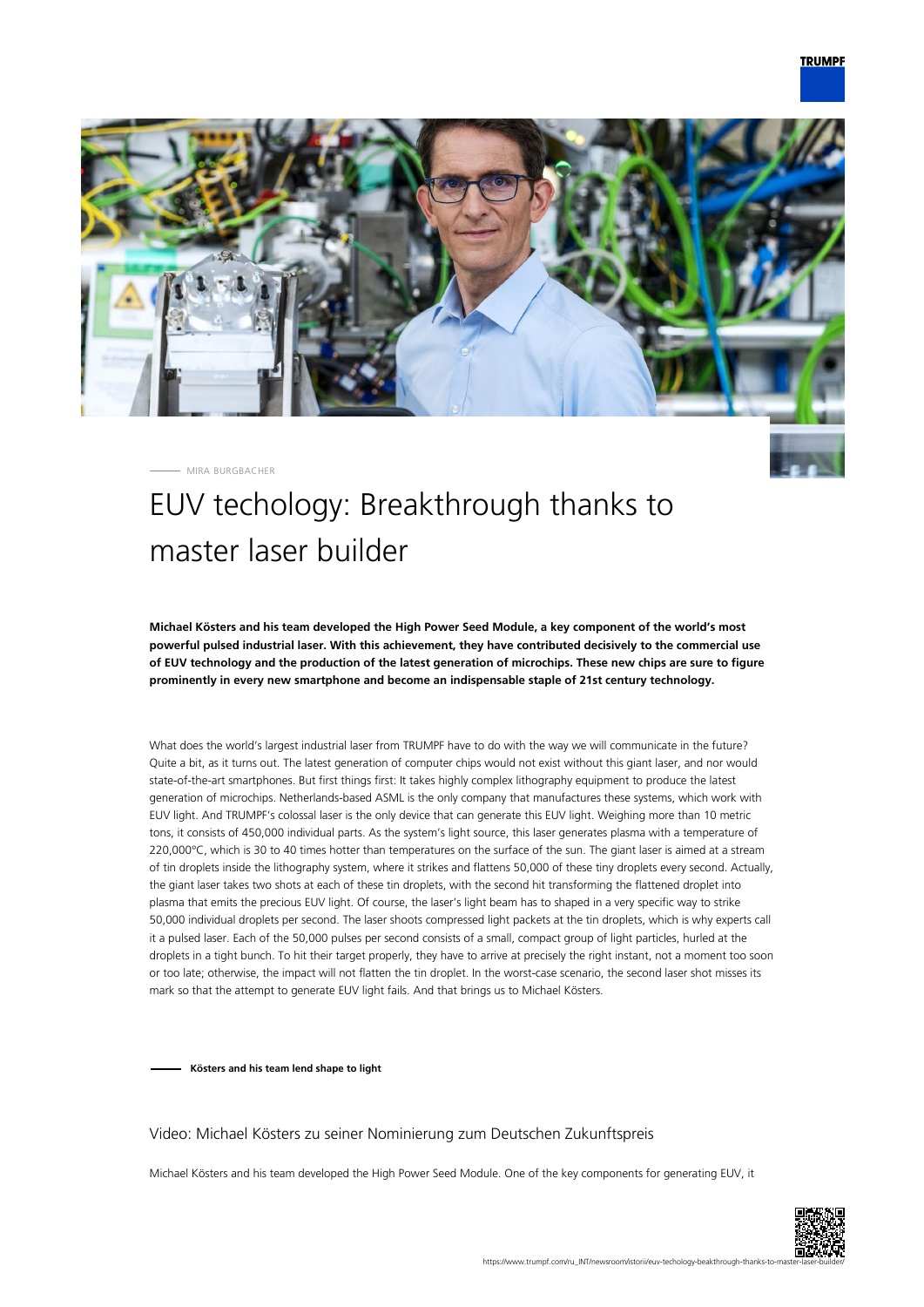

### **The brightest future for this technology is yet to come, for example, in connected cars and in artificial intelligence.**

Dr. Michael Kösters, TRUMPF Lasersystems for Semiconductor Manufacturing

**»**

Not content to merely plant this seed, the entire TRUMPF development team continues to refine the system. They are now designing, testing and building new prototypes. "We and our partners ASML and Zeiss have arrived at 175 wafers per hour with the Seed Isolation Module. This has helped EUV technology to its breakthrough – and it is already enabling the reliable production of the latest generation of microchips for smartphones. The brightest future for this technology is yet to come, for example, in connected cars and in artificial intelligence," says Kösters.



Michael Kösters has dedicated his career to developing the world's most powerful pulsed industrial laser. He and his team helped EUV lithography to a breakthrough with the High Power Seed Module.

© DZP / Ansgar Pudenz

#### **Development of EUV technology - a collective effort of thousands**

What fascinates Michael Kösters most about his work is the technical complexity of the EUV system. "I am particularly impressed by the speed at which we innovated in this project. We are a relatively young team, so the atmosphere is much like that of a startup." He also likes the collaboration with colleagues at TRUMPF, ZEISS, ASML and many hundreds of other partners in industry and research, such as Fraunhofer IOF. "Thousands of colleagues were and are involved in the development of EUV technology, without whom this success would never have been possible. In this respect, my team and I are really only representatives of a tremendous collective effort," says Kösters.



**TRUMPF**